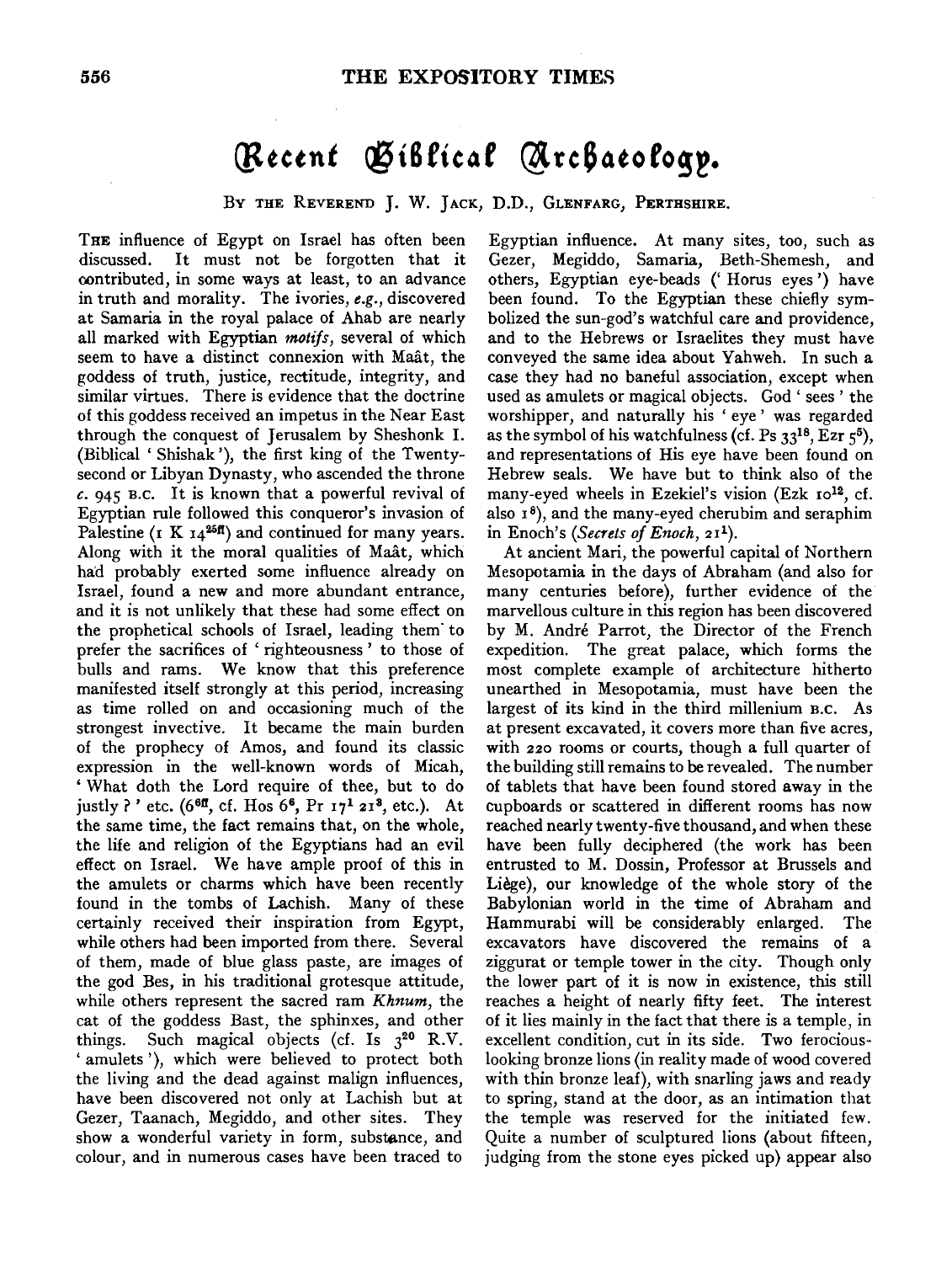to have safeguarded the sanctuary, but all these unfortunately must have been destroyed (probably for the sake of the bronze) when Hammurabi sacked and burned the city (2032 B.c.). They remind us of the lions which adorned the great brazen laver of Solomon's temple (1 K  $7^{29}$ ), and which must have been of Babylonian or Mesopotamian origin. According to the tablets, one of the kings (believed to be Zimrilim, who reigned here in Abraham's time) kept a number of live lions. It was not unusual, indeed, for oriental monarchs to have pits or dens with live ones enclosed (cf.' Darius the Mede,' Dn 67), the animals being used as executioners. The lions of Palestine and Mesopotamia made their homes in thickets (Jer  $4^7$ ), forests (Jer  $5^6$ ), mountains (Ezk 199), and similar haunts ; and as they were less formidable than those of the African jungle (being sometimes attacked by shepherds single-handed, cf.  $\mathbf{r} \mathbf{S} \mathbf{r}$   $\mathbf{y}$ <sup>34</sup>, they could often be caught by driving them with loud shouting into nets or pits (cf. Is  $31<sup>4</sup>$ , Ezk  $19^{4.8}$ ). Even though 'Darius the Mede,' into whose den of lions Daniel is said to have been cast (Dn 616), be a fictitious creation, the result of a mixture of confused traditions (as seems likely), the story of his live lions appears to have an historical basis, for a Persian cylinder-seal in the British Museum (No. 89, 132) gives a picture of Darius (probably Darius the Great, 521-485 B.c.) in his chariot hunting lions in a palm forest, evidently in order to secure them for his den.

In regard to the interpretation of the Lachish Letters, it is interesting to note that the conclusions which we put forward in March last, and which appeared in THE EXPOSITORY TIMES for May and in the *Palestine Exploration Quarterly* for July, have been arrived at also by René Dussaud of the Louvre, the well-known Semitic scholar. In a lecture on the subject given to the Academie des Inscriptions, on April 29th, he regards all the letters as dating just before the fall of Lachish (588 B.c.), and says in effect: 'The prophet mentioned cannot be Uriah, as Professor Torczyner thinks, for this individual was put to death several years earlier. He can only be Jeremiah, and the letters are all the more interesting on this account. Hoshaiah's group, from whom the letters came, consisted of pious Judæans, who were naturally supporters of Jeremiah, and the letters reflect this prophet's views.' The alphabetic script (generally known as the 'Phoenician') used for the letters raises afresh the whole question of writing in these early times. We not only find many new forms of the 'Phœnician' characters, but it is clear that such a script, which had probably been derived from the Proto-Sinaitic one (dating from the

nineteenth century B.c.), was fully developed and in constant use among the Hebrews long before the close of the Jewish monarchy. The greetings contained in the letters and the conventional formulæ used, as well as the mention of other letters received, returned, or forwarded, show that written communications between individuals were common in the land. The script must be the same one used by Jeremiah when he ' wrote in the book ' (יַאֲכְהֹּב בַּסְפֵר, Jer  $32^{10}$ ), and by Baruch when this scribe wrote down Jeremiah's words upon a roll (Jer 36<sup>2. 4. 28. 32). It was probably employed by</sup> prophets, historians, psalmists, lawgivers, and others, and its development from the Proto-Sinaitic down through the Bronze Age to the Iron one, must have been largely due to the Hebrew race. As some of the examples of it found on bowls and other articles do not appear to be the work of highly cultured persons, it follows that it must have been understood and used by ordinary people. It was only during the Exile that the 'Phœnician' characters fell into disuse among the Hebrews and gave way to the 'Assyrian' form (consisting of square characters of Aramaic origin), which is the one now adopted, and the one used in the earliest manuscripts of the Old Testament that we possess ; and ultimately, long before the Christian era, the 'Phœnician' script was abandoned and forgotten, though the Maccabees who relieved the Jews from oppression in the second century B.C. endeavoured to restore it and used it on their coinage. The usual writing material in Old Testament times, especially for sealed messages, was papyrus, which was unfortunately of a perishable nature in the Palestinian climate, and this accounts to a great extent for so few specimens of the script having been discovered, and for so many original documents and state annals having disappeared. Frequently, when papyrus was scarce owing to invasion or other national troubles preventing its import, writers fell back upon potsherds as Hoshaiah, the author of the Lachish Letter, did.

The Wellcome-Marston expedition at Lachish, which is now under the leadership of Mr. Charles Inge, has had another successful season. Notable among the discoveries have been three more examples of the 'Phoenician' script, just referred to, written in ink on fragments of pottery. One has on it five personal names, followed by numerals, which probably represent quantities of oil, wheat, or some other commodity. A second is apparently a receipt, and was found in a room which shows signs of a conflagration. It begins with the words ' In the ninth year,' and as this was the very year of